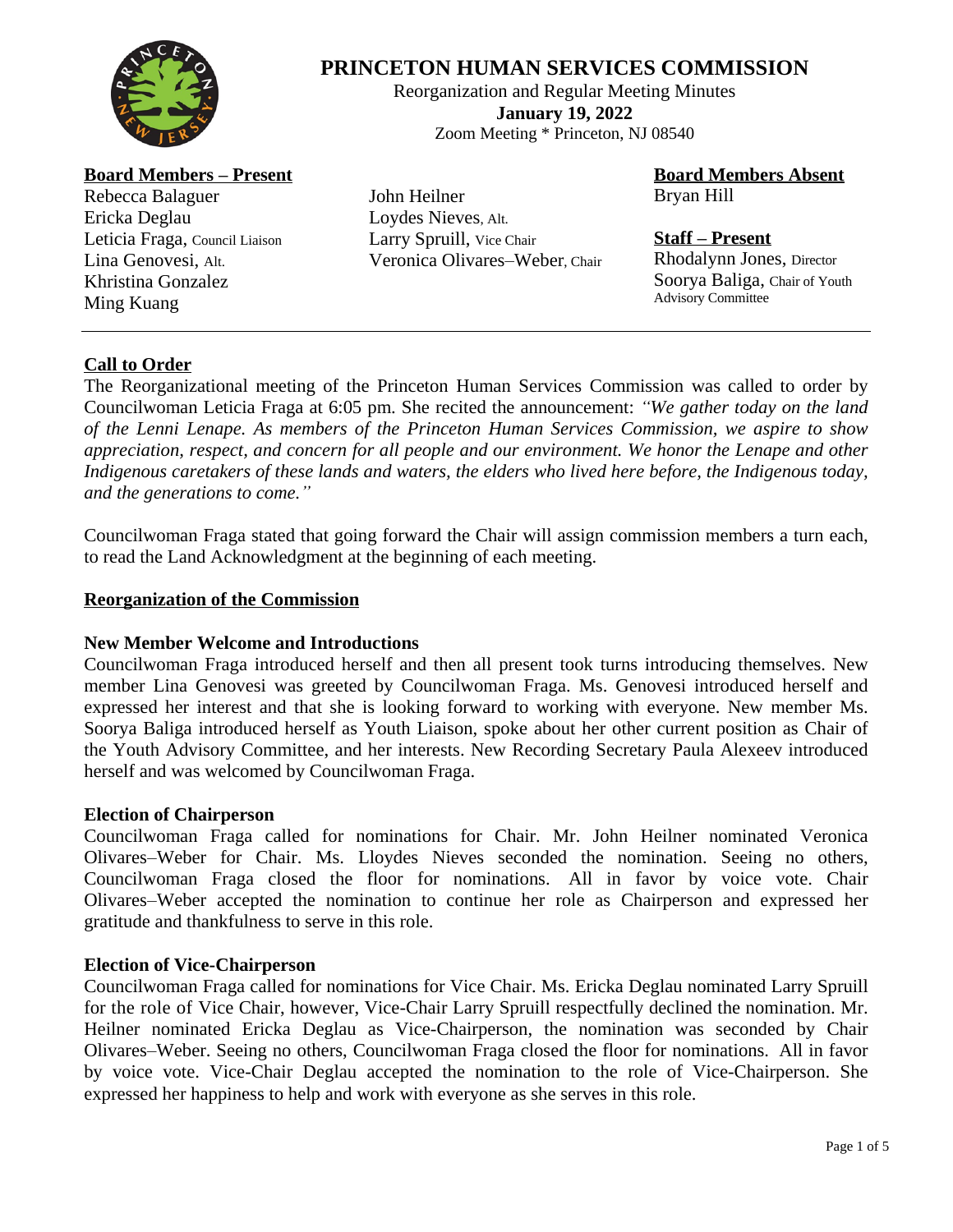The meeting was turned over to Chair Olivares–Weber to lead. Chair Olivares–Weber thanked Mr. Spruill for his work and all his support from the previous year when he served as Vice-Chair. She also congratulated Vice-Chair Deglau in her new role.

# **Approval of Meeting Dates**

Chair Olivares–Weber stated that she will approve the meeting dates for 2022 and keep the scheduled start time as 6pm unless there were any comments or objections to this. Mr. Heilner brought up the discussion to revise the meeting time to 5:30 pm since he has other reoccurring meetings and people are working from home. There was discussion on the proposed time change. The majority of attendees stated they were unavailable earlier than 6pm, so it was agreed to keep 6pm as the scheduled start time. Vice-Chair Deglau made the motion to approve the meeting dates as proposed, with a start time of 6pm, seconded by Mr. Larry Spruill. All in favor by voice vote.

#### **Approval of Meeting Minutes– December 15, 2021**

Chair Olivares–Weber motioned to approve the regular meeting minutes dated *December 15, 2021.* The minutes were approved without edits, first moved by Mr. Heilner, seconded by Ms. Khristina Gonzalez, all in favor by voice vote.

#### **Public Comments**

None.

# **Presentation of the Need Assessment Survey Results by Oscar Torres-Reyna, PhD., Data Statistical Consultant at Princeton University**

Mr. Oscar Torres-Reyna spoke about his professional background and explained the survey. He then gave his presentation. He shared the screen with all present and elaborated on the Need Assessment Survey Results, accompanied by detailed slides. Vice-Chair Deglau summarized the second part of the survey, which included open-ended questions, and she stated that one of the intentions of the survey was to broaden information to the needs-gathering people.

Chair Olivares–Weber and Mr. Heilner thanked Mr. Torres-Reyna and Vice-Chair Deglau for their efforts. Councilwoman Fraga also thanked them for putting together this detailed presentation, and stated that when the subcommittee is ready to present to the public, this presentation can be added to the council agenda. Vice-Chair Deglau also thanked Ms. Gonzalez for her hard work on this project.

Mr. Heilner stressed the importance of outreach, not just from the results of this survey, but also from all he has seen in his position. He said outreach should be the highest priority, should the commission receive more funding. Ms. Gonzalez weighed in on this matter, and added that one of the issues is how do you make sure that people who need service can get access to that service. She further expanded on this issue and the question of coordination. Mr. Heilner expressed to Chair Olivares–Weber his idea of having somebody on a community-wide basis available to facilitate more time to providing needed sources, and this may be the resource that is needed to help with this problem. Councilwoman Fraga weighed in on this issue and advised collaboration. She also mentioned directories to post online may be a helpful resource.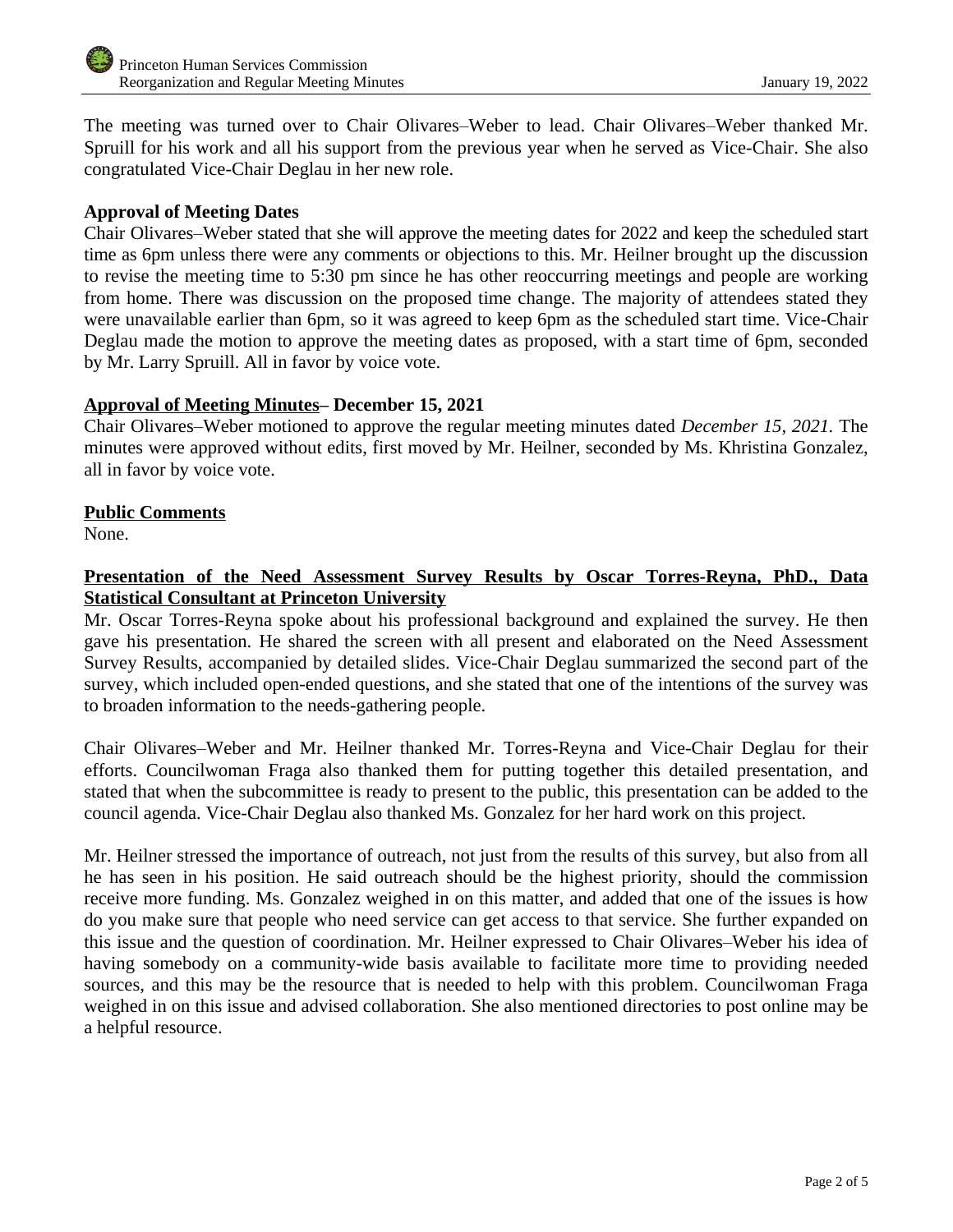Mr. Oscar Torres-Reyna gave a short summary of the purpose of the survey and also what it could be used for. Ms. Kuang asked for a copy of the PowerPoint slides and a copy of the original survey questions.

# **Director's Report – Rhodalynn Jones**

Director Rhodalynn Jones gave a brief update on the recently held holiday gift-drive. Three hundred and fifty-one children in the Princeton area were successfully given gifts received from the gift-drive, and all of their families were also provided grocery store gift cards. She expressed her gratitude to all of the donors and recognized how helpful their donations and support are for these families, especially during this COVID-19 pandemic.

The Human Services Department continues to promote the excluded New Jersians Fund. This funding is for one-time direct cash for eligible individuals and households who suffered economic hardship as a result of the pandemic, and were not able to benefit from the federal economic relief checks or unemployment assistance. This includes undocumented individuals and people who are reentering the community from the justice system, along with anyone else who did not qualify. The application is still available. New Jersey received \$40 million in funding and continues to be open to receiving and processing applications until all funds have been exhausted.

The Human Services Department is working with Affordable Housing and the Health Department to identify and strategize how to use the Community Development Block Grant (CDBG). Last year, around \$300,000 was utilized from this grant, with more still remaining to be allocated to help communities impacted by the pandemic. Allocation is being considered towards child care, vision and dental, utility assistance and COVID-19 personal protection equipment (PPE). Ms. Jones will keep the board updated.

The Human Services Department continues to work with Volunteers of America to help address the issue of homelessness. They are beginning to expand in central New Jersey. Ms. Jones expressed who gratitude to work with them. Chair Olivares–Weber thanked her and all of the staff their hard work on the back-pack drive. Ms. Jones also gave credit to the community outreach coordinator.

# **Council Updates**

Councilwoman Fraga gave a brief update of what the council has been working on. The council is off to a good start, working on some hot topic issues, which include the issue of permit parking. This meeting had about 180 member of the community present, and it went well, however, the conversation must be continued at another meeting. Additionally, they will be covering the cannabis issue. A Cannabis Taskforce meeting will be held on 03/29/22 to address legalization of cannabis in Princeton.

Councilwoman Fraga further reported that COVID-19 rapid tests are being provided by the local YMCA. The Princeton Health Department is partnering with Ridgewood diagnostics to provide testing at another location, 237 North Harrison Street, in addition to those being provided at the local YMCA.

She also addressed whether students would be allowed to serve on other Boards, Commissions, and Committees (BCC's), which is possible, it is just a matter of whether the BCC is interested in having a youth prospective serve on their committee.

# **Subcommittee Reorganization/Goals and Priorities**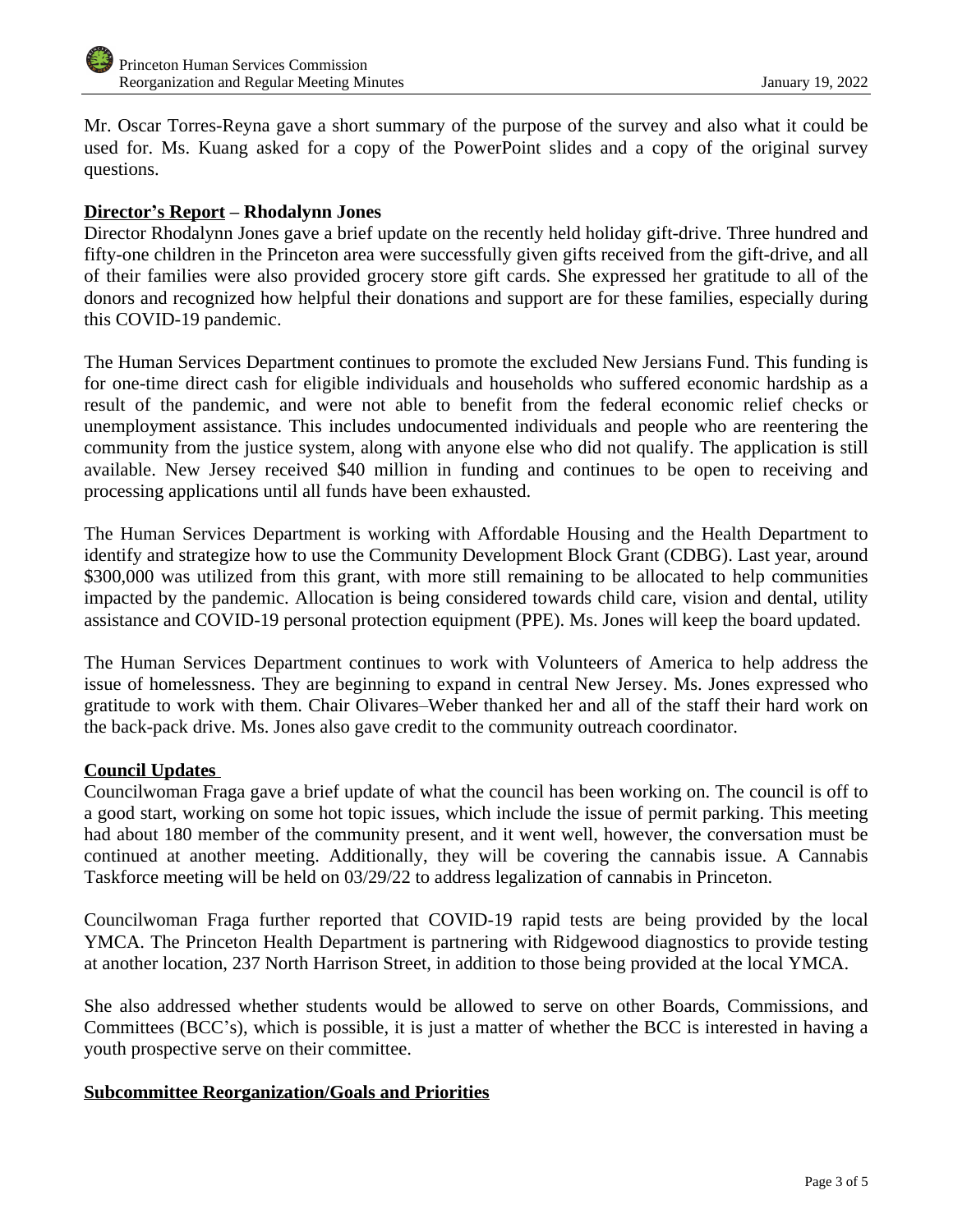Chair Olivares–Weber asked board members to make suggestions that meet the needs of the community, and the goals and mission of the Commission. She asked all present to submit their goals to her. She then asked Ms. Jones to share the subcommittee's description of goals. Chair Olivares–Weber spoke about different committees and gave a summary of the Housing Stability's purpose.

Chair Olivares–Weber stated that now is good time to review the goals and see which ones are not working, need changes or may overlap. She also stressed why the Needs Assessment is very important. She asked the board members to review the shared document see which committees may actually not be needed and could be merged into another committee. Chair Olivares–Weber suggested that the Food and Housing Subcommittees are both a needs-committee and maybe would benefit from being combined into one. She then explained the benefits of having the same people involved in both subcommittees.

# *Food Insecurity & Housing Stability*

#### Subcommittee members: TBD

These two subcommittees were combined into one subcommittee. No motion was needed. Chair Olivares–Weber will work on naming this new subcommittee at the next meeting. Mr. Spruill will step down as Chair of the Food Insecurity subcommittee, though he will still work as a part of it. He had nothing to report at this time.

#### *Immigration*

Subcommittee members: Mr. Heilner will remain Chair, Chair Olivares–Weber, and Ms. Nieves. Mr. Heilner spoke about the Immigration subcommittee goals and spoke about adding one more member. He will remain Chair of this subcommittee. Ms. Genovesi joined as a member, followed by Ms. Baliga as a youth liaison.

# *Mental Health and Well-being*

# Subcommittee members: TBD

Vice-Chair Deglau proposed a Mental Health and Well-being subcommittee. She mentioned that she would be on it and Ms. Baliga also asked to join. Vice-Chair Deglau made a motion to form this subcommittee and name it the Mental Health and Well-being subcommittee, seconded by Mr. Spruill. Vice-Chair Deglau will reach out to others to see who would like to join.

Councilwoman Fraga suggested sharing more information with other board members and giving them time to review the information. She also mentioned giving more time for them to come up with the mission statement, goals and needs.

#### *Outreach/Needs Assessment*

Subcommittee members: Ms. Deglau, Chair Olivares–Weber, and Ms. Gonzalez Vice-Chair Deglau will remain Chair of this subcommittee. Ms. Kuang joined.

# *Health Department Liaison*

Chair Olivares–Weber stated that Mr. Bryan Hill is the Health Liaison for this subcommittee, in addition to Councilwoman Fraga, however, it would be helpful to have an alternating person available in case Mr. Hill is unavailable. She proposed to all present to think about joining in this role.

*Welcoming Week*